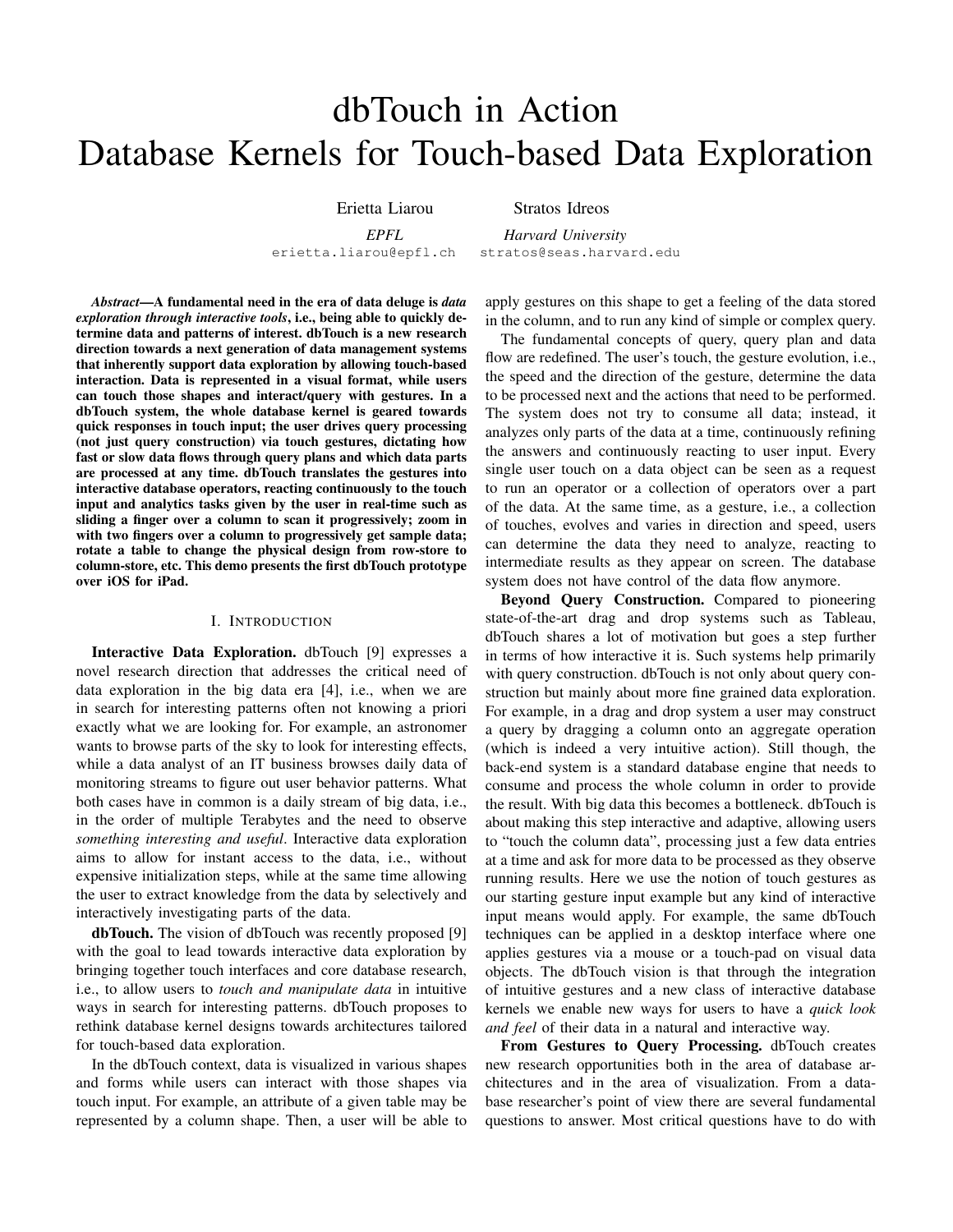how we translate touch gestures to database query processing algorithms/operators, i.e., how does dbTouch react in terms of storage and access patterns when we slide a finger or when we zoom-in with two fingers over a column or a table? What is the equivalent of a query? Several challenges arise. For example, when sliding a finger to scan or to run an aggregation over a column, users may choose to slide faster or slower or change the slide speed numerous times or even pause for some time, while they are observing the running results.

The interactive and continuously changing mode in dbTouch is drastically different than what state-of-the-art database systems support; it requires rethinking of core algorithms, while new concepts arise when it comes to interactive query processing. In traditional systems, once a query is posed, the database controls the data flow, i.e., it is in full control regarding which data it processes and in what order, such as to compute the result to the query. In dbTouch, however, these concepts are blurred; a query is a session of one or more continuous gestures and the system needs to react to every touch, while the user is now in control of the data flow.

Other than translating gestures to database algorithms, there are numerous optimization issues in dbTouch. For example, when a user slides a finger over a column with a varying slide speed, then we would like to find a good way and timing to extrapolate the gesture movement and to efficiently access, prefetch and precompute the anticipated data to avoid stalling once the query session resumes or when it moves faster.

Exploiting dbTouch. The dbTouch system is primarily designed to work as an exploration tool, i.e., to speed up understanding of data. For example, a user may choose to load a small data sample directly on a tablet mobile dbTouch system or use the tablet as an interface to a cloud based dbTouch system over the complete data set.

Contributions and Demo. Paper [9] presents the basic dbTouch vision, the basic architecture and sets the research path and critical milestones. Here, we present a demo that showcases the key aspects of our first dbTouch prototype. The demo allows the audience to experience interactive data exploration in an iPad and to engage in a contest with other demo participants to compare this experience against a typical modern database system. The dbTouch prototype provides various interactive operators and gestures such as sliding a finger over a column to scan it progressively or to run aggregations; zoom in or out with two fingers over a column to progressively get sample data; rotate a table to change the physical design from row-store to column-store, etc.

# II. DBTOUCH

This section gives more details on the dbTouch prototype. The main challenge is to redesign database kernels such that they support near instant reaction to touch input.

**Visualizing Data.** Objects appear on the touch screen while a user can apply gestures on these objects. For simplicity, our initial design assumes a straightforward visualization option, i.e., data appears in a relational-like way; tables are represented as (fat) rectangles and attributes are represented as columns.



Figure 1 shows several examples of column representations and gestures. The objects are abstract representations of the data. For example, in Figure 1 we see that the actual data is not visible. A single column of a height of only a few centimeters may represent an attribute in a table with several millions of tuples. Thus, the actual data becomes visible, only by applying one or more gestures on a data object. The various objects convey the schema information at a high level view, giving a glimpse to the user regarding what kind of data is available for inspection via gestures.

Interactive Exploration. One of the main requirements when inspecting data is to get a quick feeling regarding the quality of the data and possible patterns and properties. Not necessarily all data is required at this stage while at the same time this is not an exact science; it involves a lot of intuition from the analyst which is why many people claim that (big) data analysis is a kind of art [5]. In this way, the key goal of dbTouch is to assist users with *data exploration*.

dbTouch provides an *interactive* feeling to the users, by giving them the illusion that they are indeed "touching the data" in real time. This increases user satisfaction and ease of using the system. To achieve this goal, dbTouch operators are not monolithic; they do not consume big piles of data at a time, resulting in significant delays in response times. Instead, dbTouch provides *incremental* and *adaptive* operators that give quick results back to the user. In turn, users reflect on those results and adjust their gestures accordingly.

The interactive data exploration requires a combination of both low level query processing actions and visualization techniques of properly visualizing data and intermediate results. Good query processing techniques increase the response times of the system when reacting to user requests (gestures), while good visualization techniques increase the response time of the user when reacting to results produced by the system.

dbTouch in Action. A snapshot of the dbTouch prototype in action is shown in Figure 2. In general, several objects may be visible at any time, representing data (columns and tables) stored in the database. The user has the option to touch and manipulate whole tables or to visualize and work on the columns of a table independently for more fine grained access and analysis. In the example of Figure 2, the user sees 3 independent columns, each one visualized as a separate rectangle and with a different color.

Slide: Scan and Aggregates. The most basic action when having a first exploratory look at a new set of data is achieved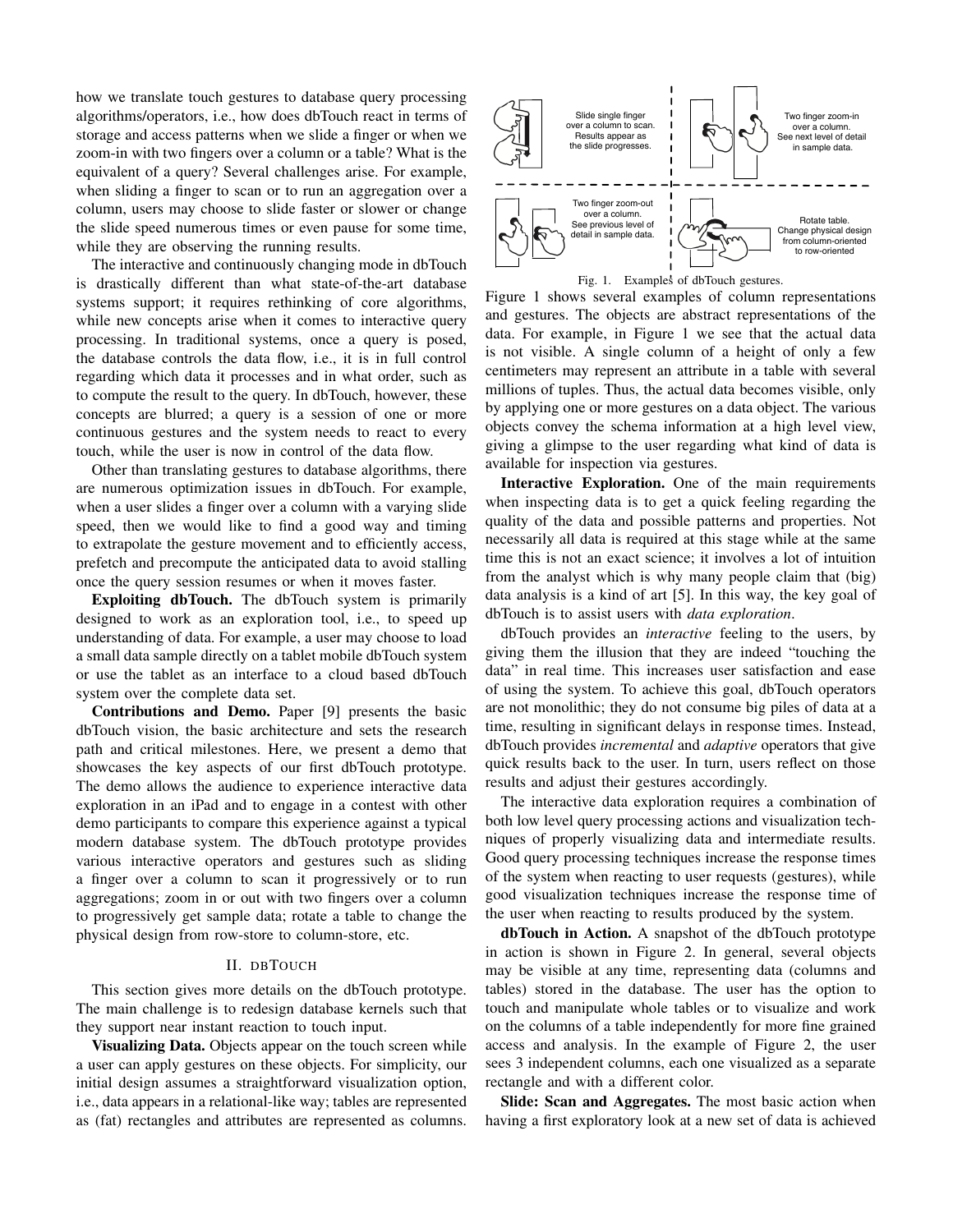

Fig. 2. Screenshot of dbTouch.

either by having access at the actual data values or by running simple aggregations. dbTouch realizes this goal by the *slide* operator which is triggered by the slide gesture.

The upper left part of Figure 1 depicts an example of the slide gesture; the idea is that the user slides a single finger over the data object to *point* at data to be inspected. Figure 2 shows a slide gesture in action on the actual dbTouch prototype. The gesture is applied on the blue data object in (the middle of) Figure 2 where data values appear as the gesture progresses. The screen-shot is taken directly from the iPad where we tested our prototype using the screen-shot functionality in XCode. Naturally, the actual user finger is not visible in Figure 2; in this case the user slides a finger starting from the top of the blue object all the way to the bottom of the object.

Touching Data: From Touch to Tuple Identifiers. Data objects represent tables and columns. A key step is in translating the location of a touch over a data object to a tuple identifier of the table or the column represented by the object, i.e., determining which data entry corresponds to the touch. For example, with a single tap over a data object dbTouch shows a single data entry which appears and fades away (as in Figure 2). A slide gesture can be seen as multiple continuous single taps in successive positions of a data object. In order to translate the location of a touch to a tuple identifier, dbTouch exploits the *view* concept of modern touch-based operating systems by correlating the size of the visual object with the cardinality of the underlying data objects.

Storage Layout and Touch. The dbTouch vision does not pose any particular restrictions on the underlying storage model. It can be a row-store, a column-store or a hybrid format. Our current design is based on a flexible hybrid format; each relational table is stored as a collection of column-groups and following common practices of most modern systems each column is a fixed-width array [1]. For expert users part of the exploration process may also involve changing the schema or the storage layout for organization or for performance reasons which can be achieved by drag and drop actions to bring objects together or to separate them.

Operators. The key element in the design of dbTouch is the design of underlying operators which can quickly react to continuous touch input. Consider every tap as if it is a query in a typical DBMS. Our current prototype supports slide operations which fetch data dynamically following the speed and direction of the gesture. Scans and aggregates run on top of sample data as a single slide gesture will not touch all rowIDs. A slower or faster slide touches more or less tuples respectively. Zoom in and zoom out gestures allow to increase or decrease the granularity of the working data set.

Implementation. Our dbTouch prototype is essentially a prototype database kernel implemented on top of iOS in objective C. In many ways it resembles a hybrid kernel where data is stored in fixed-width dense arrays or matrixes which can be seen as collections of *>*1 of such arrays. In this way, in terms of data storage dbTouch resembles modern systems. The critical difference in dbTouch is the way data is accessed and the way query processing actions are triggered and processed which requires rethinking of the core database design.

Similarly to the typical SQL input-parser-optimizerexecution flow of modern database systems, a dbTouch system goes through a flow that begins with a touch input, and continues with gesture recognition. Then, depending on the gesture, the location touched, the size of the object touched, etc., the proper execution methods are called.

|                    | Recognize Touch   |
|--------------------|-------------------|
| Operatin<br>System |                   |
|                    | Recognize Gesture |
|                    |                   |
|                    |                   |
|                    | Map touch to data |
| dbTouch            |                   |
|                    | Execute           |
|                    |                   |

**Operating** task flow and how the various **dbTouch** touch input on a data object. The figure on the left-hand side shows a high level view of this system layers interact. This flow is not per query as it is in database systems; instead dbTouch goes through these steps for every

> Complex Queries. Any kind of query is possible with dbTouch.

For example, a user may set-up any kind of complex query (which may include joins, group by operators, etc) and then use slide gestures to drive the flow of data in an interactive way, while observing running results. Setting up a query is purely a HCI issue; for example a join can be defined by bringing together and overlapping two columns or simply by double tapping and presenting a menu with the available options. The challenge in terms of database architecture design is how do we interactively provide instant results when the actual query processing starts. To provide instant and interactive results dbTouch raises the challenge to design interactive operators which may sacrifice correctness for speed [9].

# III. DEMONSTRATION

We have developed a dbTouch prototype over iOS SDK 5.1 (9B176) for iPad. The demo focuses on exposing the exploration properties of dbTouch.

Set-up and Scenarios. The audience will get direct access to the dbTouch prototype via an iPad that we will provide and will get the chance to use the system and interact via gestures to query and explore data. We will provide various data sets with a varying set of properties and patterns. The audience will have the task of discovering these properties.